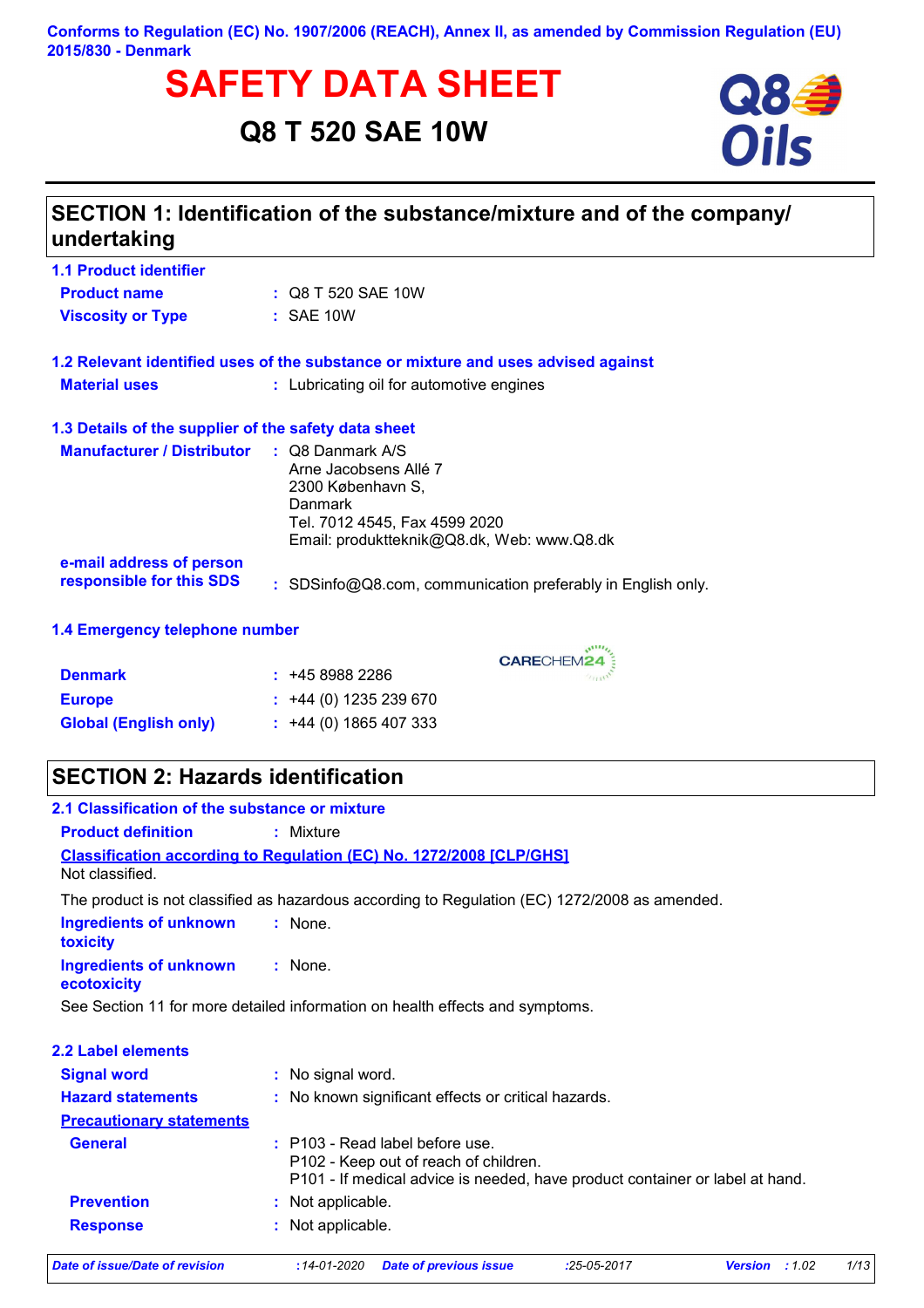## **SECTION 2: Hazards identification**

| <b>Storage</b>                                                                                                                                                  | : Not applicable.                                                                                                                                                                                |
|-----------------------------------------------------------------------------------------------------------------------------------------------------------------|--------------------------------------------------------------------------------------------------------------------------------------------------------------------------------------------------|
| <b>Disposal</b>                                                                                                                                                 | : Not applicable.                                                                                                                                                                                |
| <b>Supplemental label</b><br>elements                                                                                                                           | : Contains Reaction products of benzenesulfonic acid, mono-C20-24 (even)-sec-alkyl<br>derivs. para-, calcium salts. May produce an allergic reaction. Safety data sheet<br>available on request. |
| <b>Annex XVII - Restrictions</b><br>on the manufacture,<br>placing on the market and<br>use of certain dangerous<br>substances, mixtures and<br><b>articles</b> | : Not applicable.                                                                                                                                                                                |
| <b>Special packaging requirements</b>                                                                                                                           |                                                                                                                                                                                                  |
| <b>Containers to be fitted</b><br>with child-resistant<br>fastenings                                                                                            | : Not applicable.                                                                                                                                                                                |
| <b>Tactile warning of danger : Not applicable.</b>                                                                                                              |                                                                                                                                                                                                  |
| 2.3 Other hazards                                                                                                                                               |                                                                                                                                                                                                  |

**Other hazards which do : not result in classification**

: Prolonged or repeated contact may dry skin and cause irritation.

**SECTION 3: Composition/information on ingredients**

| <b>Product/ingredient name</b>                            | <b>Identifiers</b>                                                                      | $\frac{9}{6}$ | <b>Regulation (EC) No.</b><br>1272/2008 [CLP]                                            | <b>Type</b> | <b>Notes</b> |
|-----------------------------------------------------------|-----------------------------------------------------------------------------------------|---------------|------------------------------------------------------------------------------------------|-------------|--------------|
| Distillates (petroleum),<br>hydrotreated heavy paraffinic | REACH #:<br>01-2119484627-25<br>EC: 265-157-1<br>CAS: 64742-54-7<br>Index: 649-467-00-8 | l≥75 - ≤90    | Not classified.                                                                          | $[2]$       | L            |
| Distillates (petroleum),<br>hydrotreated light paraffinic | REACH #:<br>01-2119487077-29<br>EC: $265-158-7$<br>CAS: 64742-55-8                      | ≤10           | Asp. Tox. 1, H304                                                                        | [1] [2]     | H-L          |
| Mineral oil                                               | CAS: *                                                                                  | ≤5            | Asp. Tox. 1, H304<br>See Section 16 for<br>the full text of the H<br>statements declared | [1] [2]     |              |

The mineral oils in the product contain < 3% DMSO extract (IP 346).

There are no additional ingredients present which, within the current knowledge of the supplier and in the concentrations applicable, are classified as hazardous to health or the environment, are PBTs, vPvBs or Substances of equivalent concern, or have been assigned a workplace exposure limit and hence require reporting in this section.

Type

 $\boxed{1}$  Substance classified with a health or environmental hazard

[2] Substance with a workplace exposure limit

[3] Substance meets the criteria for PBT according to Regulation (EC) No. 1907/2006, Annex XIII

[4] Substance meets the criteria for vPvB according to Regulation (EC) No. 1907/2006, Annex XIII

[5] Substance of equivalent concern

[6] Additional disclosure due to company policy

Occupational exposure limits, if available, are listed in Section 8.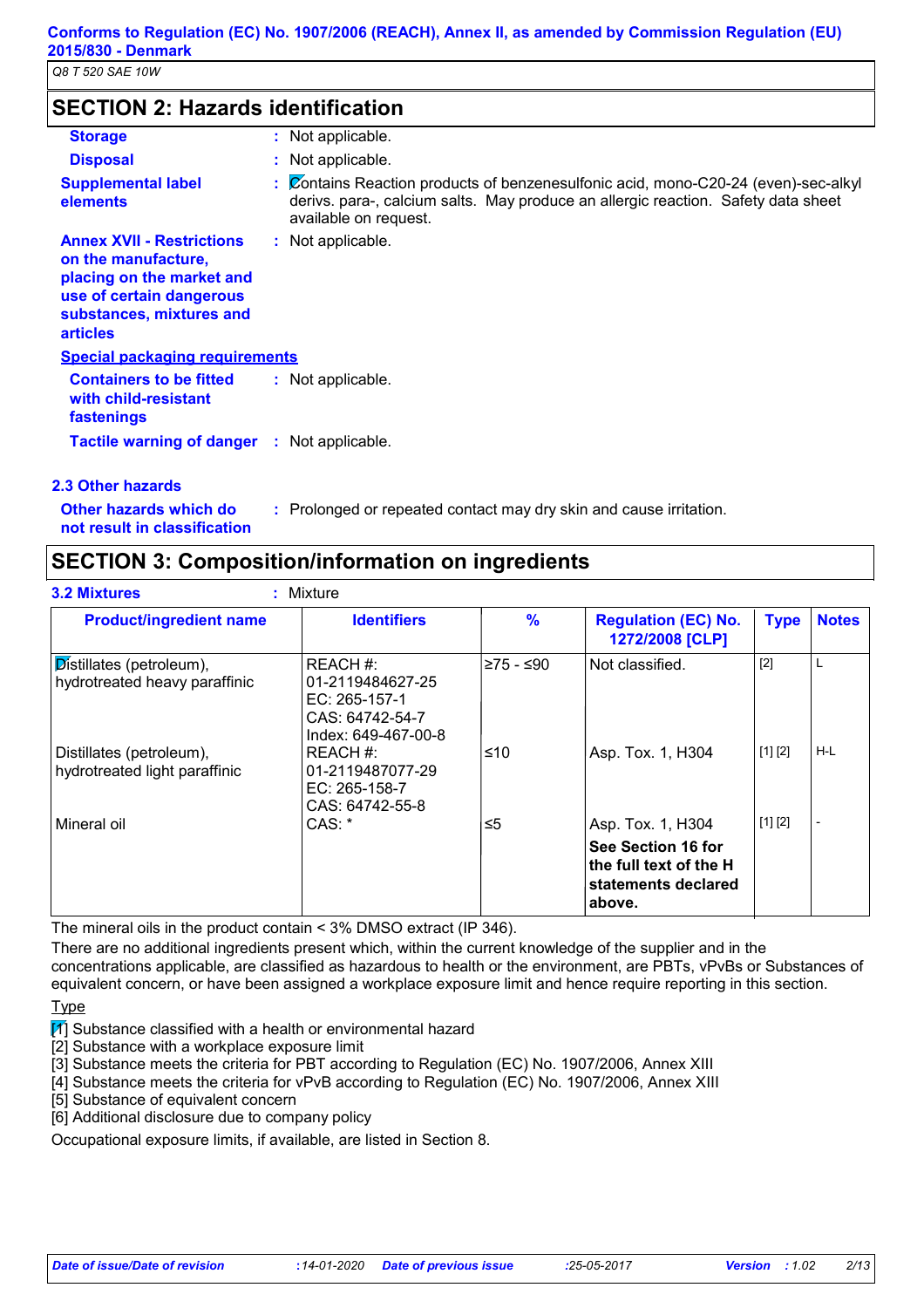## **SECTION 4: First aid measures**

| <b>4.1 Description of first aid measures</b> |                                                                                                                                                                                                                                                                                                                                                           |
|----------------------------------------------|-----------------------------------------------------------------------------------------------------------------------------------------------------------------------------------------------------------------------------------------------------------------------------------------------------------------------------------------------------------|
| <b>Eye contact</b>                           | : Mimediately flush eyes with plenty of water, occasionally lifting the upper and lower<br>eyelids. Check for and remove any contact lenses. Get medical attention.                                                                                                                                                                                       |
| <b>Inhalation</b>                            | : Remove victim to fresh air and keep at rest in a position comfortable for breathing.<br>Get medical attention if symptoms occur.                                                                                                                                                                                                                        |
| <b>Skin contact</b>                          | : Wash skin thoroughly with soap and water or use recognized skin cleanser.<br>Remove contaminated clothing and shoes. Get medical attention if symptoms occur.                                                                                                                                                                                           |
| <b>Ingestion</b>                             | : Wash out mouth with water. Remove victim to fresh air and keep at rest in a<br>position comfortable for breathing. If material has been swallowed and the exposed<br>person is conscious, give small quantities of water to drink. Do not induce vomiting<br>unless directed to do so by medical personnel. Get medical attention if symptoms<br>occur. |
| <b>Protection of first-aiders</b>            | : No action shall be taken involving any personal risk or without suitable training.                                                                                                                                                                                                                                                                      |

#### **4.2 Most important symptoms and effects, both acute and delayed**

#### **Over-exposure signs/symptoms**

| <b>Eye contact</b>  | : No specific data.                                                                |
|---------------------|------------------------------------------------------------------------------------|
| <b>Inhalation</b>   | : No specific data.                                                                |
| <b>Skin contact</b> | : Adverse symptoms may include the following:<br>irritation<br>dryness<br>cracking |
| <b>Ingestion</b>    | : No specific data.                                                                |

#### **4.3 Indication of any immediate medical attention and special treatment needed**

| <b>Notes to physician</b>  | : Treat symptomatically. Contact poison treatment specialist immediately if large |
|----------------------------|-----------------------------------------------------------------------------------|
|                            | quantities have been ingested or inhaled.                                         |
| <b>Specific treatments</b> | : No specific treatment.                                                          |

## **SECTION 5: Firefighting measures**

| 5.1 Extinguishing media<br><b>Suitable extinguishing</b><br>media | : Use dry chemical, $CO2$ , alcohol-resistant foam or water spray (fog).                                                                                                                                                                                                                                                                                              |
|-------------------------------------------------------------------|-----------------------------------------------------------------------------------------------------------------------------------------------------------------------------------------------------------------------------------------------------------------------------------------------------------------------------------------------------------------------|
| <b>Unsuitable extinguishing</b><br>media                          | : Do not use water jet.                                                                                                                                                                                                                                                                                                                                               |
|                                                                   | 5.2 Special hazards arising from the substance or mixture                                                                                                                                                                                                                                                                                                             |
| <b>Hazards from the</b><br>substance or mixture                   | : In a fire or if heated, a pressure increase will occur and the container may burst.                                                                                                                                                                                                                                                                                 |
| <b>Hazardous combustion</b><br>products                           | $\therefore$ Decomposition products may include the following materials:<br>carbon dioxide<br>carbon monoxide<br>sulfur oxides                                                                                                                                                                                                                                        |
| <b>5.3 Advice for firefighters</b>                                |                                                                                                                                                                                                                                                                                                                                                                       |
| <b>Special protective actions</b><br>for fire-fighters            | : Promptly isolate the scene by removing all persons from the vicinity of the incident if<br>there is a fire. No action shall be taken involving any personal risk or without<br>suitable training.                                                                                                                                                                   |
| <b>Special protective</b><br>equipment for fire-fighters          | : Fire-fighters should wear appropriate protective equipment and self-contained<br>breathing apparatus (SCBA) with a full face-piece operated in positive pressure<br>mode. Clothing for fire-fighters (including helmets, protective boots and gloves)<br>conforming to European standard EN 469 will provide a basic level of protection for<br>chemical incidents. |
| <b>Date of issue/Date of revision</b>                             | 3/13<br>$:14 - 01 - 2020$<br>$:25-05-2017$<br>Version : 1.02<br><b>Date of previous issue</b>                                                                                                                                                                                                                                                                         |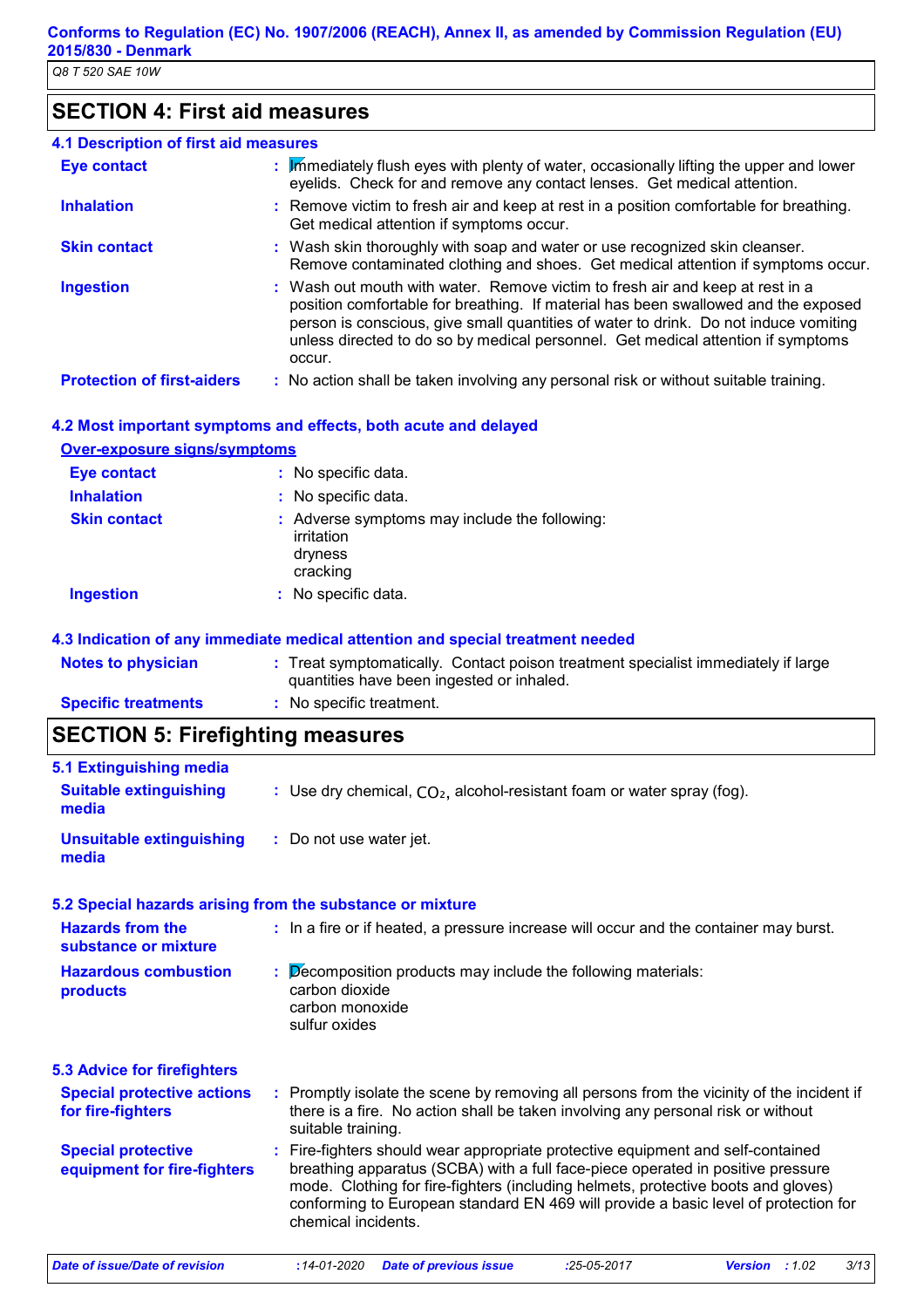## **SECTION 6: Accidental release measures**

|                                                  | 6.1 Personal precautions, protective equipment and emergency procedures                                                                                                                                                                                                                                                                                                                                                                                                        |
|--------------------------------------------------|--------------------------------------------------------------------------------------------------------------------------------------------------------------------------------------------------------------------------------------------------------------------------------------------------------------------------------------------------------------------------------------------------------------------------------------------------------------------------------|
| For non-emergency<br>personnel                   | : No action shall be taken involving any personal risk or without suitable training.<br>Evacuate surrounding areas. Keep unnecessary and unprotected personnel from<br>entering. Do not touch or walk through spilled material. Put on appropriate<br>personal protective equipment.                                                                                                                                                                                           |
| For emergency responders                         | : If specialized clothing is required to deal with the spillage, take note of any<br>information in Section 8 on suitable and unsuitable materials. See also the<br>information in "For non-emergency personnel".                                                                                                                                                                                                                                                              |
| <b>6.2 Environmental</b><br>precautions          | : Avoid dispersal of spilled material and runoff and contact with soil, waterways,<br>drains and sewers. Inform the relevant authorities if the product has caused<br>environmental pollution (sewers, waterways, soil or air).                                                                                                                                                                                                                                                |
|                                                  | 6.3 Methods and materials for containment and cleaning up                                                                                                                                                                                                                                                                                                                                                                                                                      |
| <b>Small spill</b>                               | : Stop leak if without risk. Move containers from spill area. Dilute with water and mop<br>up if water-soluble. Alternatively, or if water-insoluble, absorb with an inert dry<br>material and place in an appropriate waste disposal container. Dispose of via a<br>licensed waste disposal contractor.                                                                                                                                                                       |
| <b>Large spill</b>                               | : Stop leak if without risk. Move containers from spill area. Prevent entry into sewers,<br>water courses, basements or confined areas. Wash spillages into an effluent<br>treatment plant or proceed as follows. Contain and collect spillage with non-<br>combustible, absorbent material e.g. sand, earth, vermiculite or diatomaceous earth<br>and place in container for disposal according to local regulations. Dispose of via a<br>licensed waste disposal contractor. |
| <b>6.4 Reference to other</b><br><b>sections</b> | : See Section 1 for emergency contact information.<br>See Section 8 for information on appropriate personal protective equipment.<br>See Section 13 for additional waste treatment information.                                                                                                                                                                                                                                                                                |

## **SECTION 7: Handling and storage**

The information in this section contains generic advice and guidance. The list of Identified Uses in Section 1 should be consulted for any available use-specific information provided in the Exposure Scenario(s).

#### **7.1 Precautions for safe handling**

| <b>Protective measures</b>                       | : Put on appropriate personal protective equipment (see Section 8).                                                                                                                                                                                                                                                                                           |
|--------------------------------------------------|---------------------------------------------------------------------------------------------------------------------------------------------------------------------------------------------------------------------------------------------------------------------------------------------------------------------------------------------------------------|
| <b>Advice on general</b><br>occupational hygiene | : Eating, drinking and smoking should be prohibited in areas where this material is<br>handled, stored and processed. Workers should wash hands and face before<br>eating, drinking and smoking. Remove contaminated clothing and protective<br>equipment before entering eating areas. See also Section 8 for additional<br>information on hygiene measures. |

#### **7.2 Conditions for safe storage, including any incompatibilities**

Do not store above the following temperature: 50°C (122°F). Store in accordance with local regulations. Store in original container protected from direct sunlight in a dry, cool and well-ventilated area, away from incompatible materials (see Section 10) and food and drink. Keep container tightly closed and sealed until ready for use. Containers that have been opened must be carefully resealed and kept upright to prevent leakage. Do not store in unlabeled containers. Use appropriate containment to avoid environmental contamination. See Section 10 for incompatible materials before handling or use.

| 7.3 Specific end use(s)                        |                  |
|------------------------------------------------|------------------|
| <b>Recommendations</b>                         | : Not available. |
| Industrial sector specific<br><b>solutions</b> | : Not available. |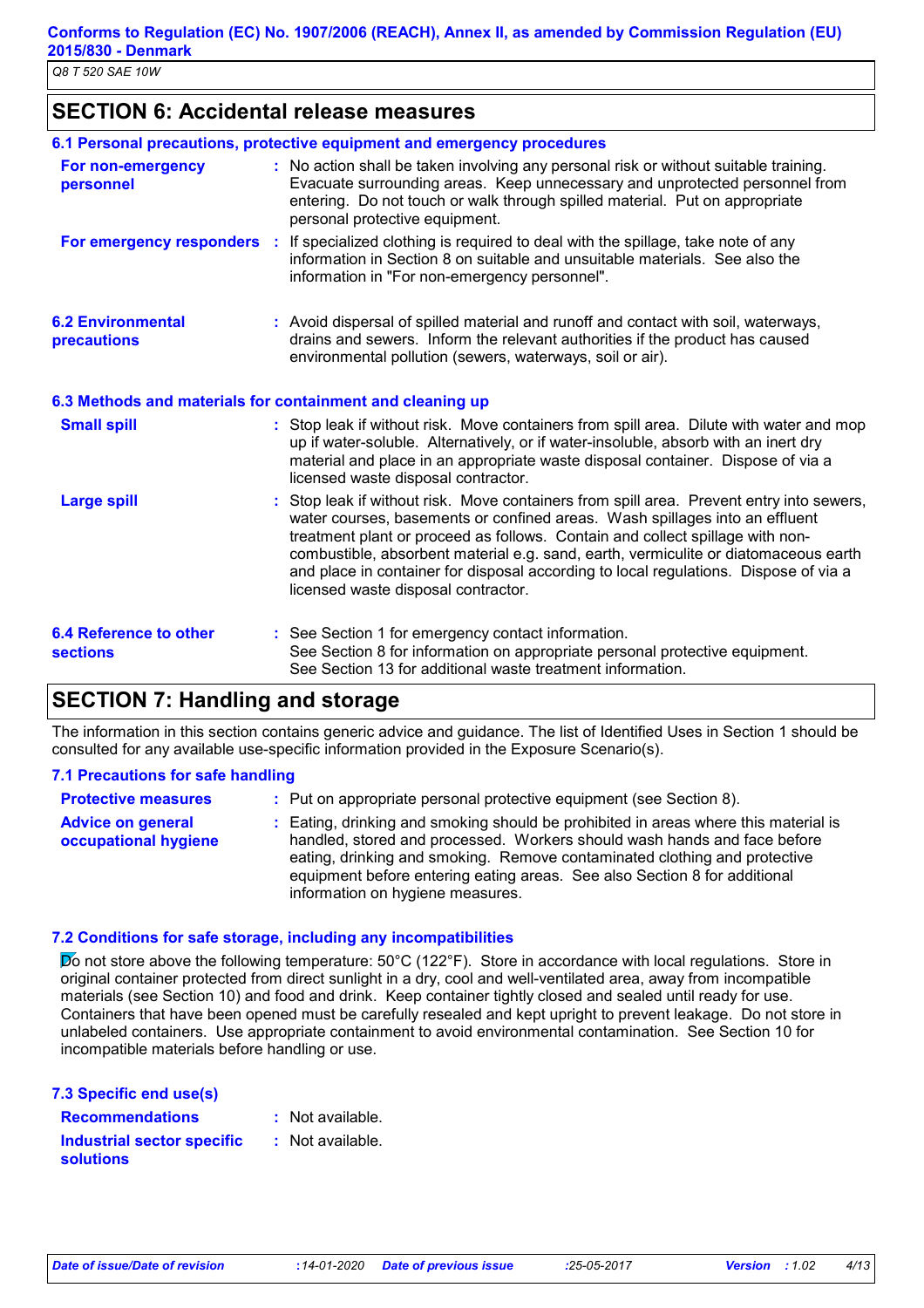## **SECTION 8: Exposure controls/personal protection**

The information in this section contains generic advice and guidance. Information is provided based on typical anticipated uses of the product. Additional measures might be required for bulk handling or other uses that could significantly increase worker exposure or environmental releases.

#### **8.1 Control parameters**

#### **Occupational exposure limits**

| <b>Product/ingredient name</b>                                                                                                        | <b>Exposure limit values</b>                                                                                                                                                                                                                                                                                                                                                                                                                                                                                                                                                                                                                                                                                                                                                                                                                                                                                                                                                                                        |  |
|---------------------------------------------------------------------------------------------------------------------------------------|---------------------------------------------------------------------------------------------------------------------------------------------------------------------------------------------------------------------------------------------------------------------------------------------------------------------------------------------------------------------------------------------------------------------------------------------------------------------------------------------------------------------------------------------------------------------------------------------------------------------------------------------------------------------------------------------------------------------------------------------------------------------------------------------------------------------------------------------------------------------------------------------------------------------------------------------------------------------------------------------------------------------|--|
| Distillates (petroleum), hydrotreated heavy<br>paraffinic<br>Distillates (petroleum), hydrotreated light<br>paraffinic<br>Mineral oil | <b>Working Environment Authority (Denmark, 10/2012).</b><br>TWA: 1 mg/m <sup>3</sup> 8 hours. Form: mist and particles<br><b>Working Environment Authority (Denmark, 10/2012).</b><br>TWA: 1 mg/m <sup>3</sup> 8 hours. Form: mist and particles<br>Working Environment Authority (Denmark, 10/2012).<br>TWA: 1 mg/m <sup>3</sup> 8 hours. Form: mist and particles                                                                                                                                                                                                                                                                                                                                                                                                                                                                                                                                                                                                                                                 |  |
| <b>Recommended monitoring</b><br>procedures<br>required.                                                                              | If this product contains ingredients with exposure limits, personal, workplace<br>atmosphere or biological monitoring may be required to determine the effectiveness<br>of the ventilation or other control measures and/or the necessity to use respiratory<br>protective equipment. Reference should be made to monitoring standards, such as<br>the following: European Standard EN 689 (Workplace atmospheres - Guidance for<br>the assessment of exposure by inhalation to chemical agents for comparison with<br>limit values and measurement strategy) European Standard EN 14042 (Workplace<br>atmospheres - Guide for the application and use of procedures for the assessment<br>of exposure to chemical and biological agents) European Standard EN 482<br>(Workplace atmospheres - General requirements for the performance of procedures<br>for the measurement of chemical agents) Reference to national guidance<br>documents for methods for the determination of hazardous substances will also be |  |

#### **DNELs/DMELs**

No DNELs/DMELs available.

#### **PNECs**

No PNECs available.

| <b>8.2 Exposure controls</b>                      |                                                                                                                                                                                                                                                                                                                                                                                                   |
|---------------------------------------------------|---------------------------------------------------------------------------------------------------------------------------------------------------------------------------------------------------------------------------------------------------------------------------------------------------------------------------------------------------------------------------------------------------|
| <b>Appropriate engineering</b><br><b>controls</b> | : Good general ventilation should be sufficient to control worker exposure to airborne<br>contaminants.                                                                                                                                                                                                                                                                                           |
| <b>Individual protection measures</b>             |                                                                                                                                                                                                                                                                                                                                                                                                   |
| <b>Hygiene measures</b>                           | : Wash hands, forearms and face thoroughly after handling chemical products,<br>before eating, smoking and using the lavatory and at the end of the working period.<br>Appropriate techniques should be used to remove potentially contaminated clothing.<br>Wash contaminated clothing before reusing. Ensure that eyewash stations and<br>safety showers are close to the workstation location. |
| <b>Eye/face protection</b>                        | : Safety eyewear complying with an approved standard should be used when a risk<br>assessment indicates this is necessary to avoid exposure to liquid splashes, mists,<br>gases or dusts. If contact is possible, the following protection should be worn,<br>unless the assessment indicates a higher degree of protection: safety glasses with<br>side-shields.                                 |
| <b>Skin protection</b>                            |                                                                                                                                                                                                                                                                                                                                                                                                   |
| <b>Hand protection</b>                            | : Chemical-resistant, impervious gloves complying with an approved standard should<br>be worn at all times when handling chemical products if a risk assessment indicates<br>this is necessary. Wear suitable gloves tested to EN374. Recommended: $\leq 1$<br>hour (breakthrough time): nitrile rubber 0.17 mm.                                                                                  |
| <b>Body protection</b>                            | : Personal protective equipment for the body should be selected based on the task<br>being performed and the risks involved and should be approved by a specialist<br>before handling this product. Recommended: overall or lab coat                                                                                                                                                              |
| <b>Other skin protection</b>                      | : Appropriate footwear and any additional skin protection measures should be<br>selected based on the task being performed and the risks involved and should be<br>approved by a specialist before handling this product.                                                                                                                                                                         |
| <b>Date of issue/Date of revision</b>             | 5/13<br>$:14 - 01 - 2020$<br><b>Date of previous issue</b><br>$:25-05-2017$<br>Version : 1.02                                                                                                                                                                                                                                                                                                     |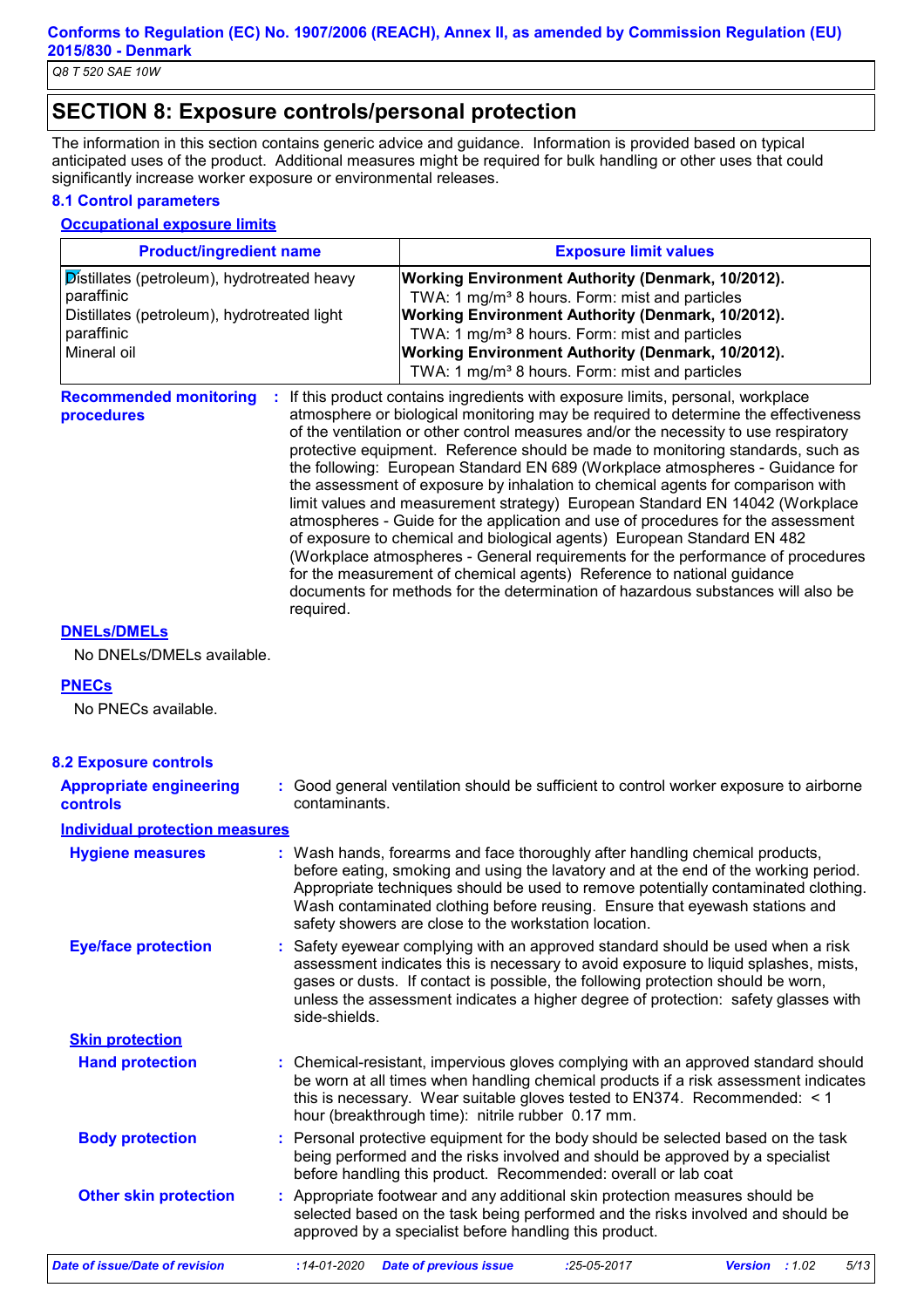## **SECTION 8: Exposure controls/personal protection**

| <b>Respiratory protection</b>                    | : Based on the hazard and potential for exposure, select a respirator that meets the<br>appropriate standard or certification. Respirators must be used according to a<br>respiratory protection program to ensure proper fitting, training, and other important<br>aspects of use. Recommended: Boiling point > 65 °C: A1; Boiling point < 65 °C:<br>AX1; Hot material: A1P2. |
|--------------------------------------------------|--------------------------------------------------------------------------------------------------------------------------------------------------------------------------------------------------------------------------------------------------------------------------------------------------------------------------------------------------------------------------------|
| <b>Environmental exposure</b><br><b>controls</b> | : Emissions from ventilation or work process equipment should be checked to<br>ensure they comply with the requirements of environmental protection legislation.<br>In some cases, fume scrubbers, filters or engineering modifications to the process<br>equipment will be necessary to reduce emissions to acceptable levels.                                                |

## **SECTION 9: Physical and chemical properties**

| 9.1 Information on basic physical and chemical properties          |                                                                   |
|--------------------------------------------------------------------|-------------------------------------------------------------------|
| <b>Appearance</b>                                                  |                                                                   |
| <b>Physical state</b>                                              | : Liquid. [Oily liquid.]                                          |
| <b>Appearance</b>                                                  | $:$ Clear.                                                        |
| <b>Color</b>                                                       | : Brown.                                                          |
| <b>Odor</b>                                                        | : Slight                                                          |
| <b>Odor threshold</b>                                              | : Not available.                                                  |
| pH                                                                 | 8                                                                 |
| <b>Melting point/freezing point</b>                                | $: <27^{\circ}$ C                                                 |
| Initial boiling point and<br>boiling range                         | $: >300^{\circ}C$                                                 |
| <b>Flash point</b>                                                 | : Open cup: >194°C [ASTM D92.]                                    |
| <b>Evaporation rate</b>                                            | Not available.                                                    |
| <b>Flammability (solid, gas)</b>                                   | : Not applicable.                                                 |
| <b>Upper/lower flammability or</b><br>explosive limits             | : Not available.                                                  |
| <b>Vapor pressure</b>                                              | $:$ <0.01 kPa [room temperature]                                  |
| <b>Vapor density</b>                                               | : Not available.                                                  |
| <b>Relative density</b>                                            | : 0.88                                                            |
| <b>Solubility(ies)</b>                                             | : Insoluble in the following materials: cold water and hot water. |
| <b>Partition coefficient: n-octanol/ : Not available.</b><br>water |                                                                   |
| <b>Auto-ignition temperature</b>                                   | $: >300^{\circ}C$                                                 |
| <b>Decomposition temperature</b>                                   | $: >300^{\circ}C$                                                 |
| <b>Viscosity (40°C)</b>                                            | 45.5 cSt                                                          |
| Viscosity (100°C)                                                  | $7.3 \text{ cSt}$                                                 |
| <b>Explosive properties</b>                                        | : Not applicable.                                                 |
| <b>Oxidizing properties</b>                                        | : Not applicable.                                                 |

#### **9.2 Other information**

| <b>SECTION 10: Stability and reactivity</b>       |                                                                                                      |
|---------------------------------------------------|------------------------------------------------------------------------------------------------------|
| <b>10.1 Reactivity</b>                            | : No specific test data related to reactivity available for this product or its ingredients.         |
| <b>10.2 Chemical stability</b>                    | : The product is stable.                                                                             |
| <b>10.3 Possibility of</b><br>hazardous reactions | : Under normal conditions of storage and use, hazardous reactions will not occur.                    |
| <b>10.4 Conditions to avoid</b>                   | : No specific data.                                                                                  |
| Date of issue/Date of revision                    | 6/13<br><b>Date of previous issue</b><br>$:14 - 01 - 2020$<br>:25-05-2017<br><b>Version</b><br>:1.02 |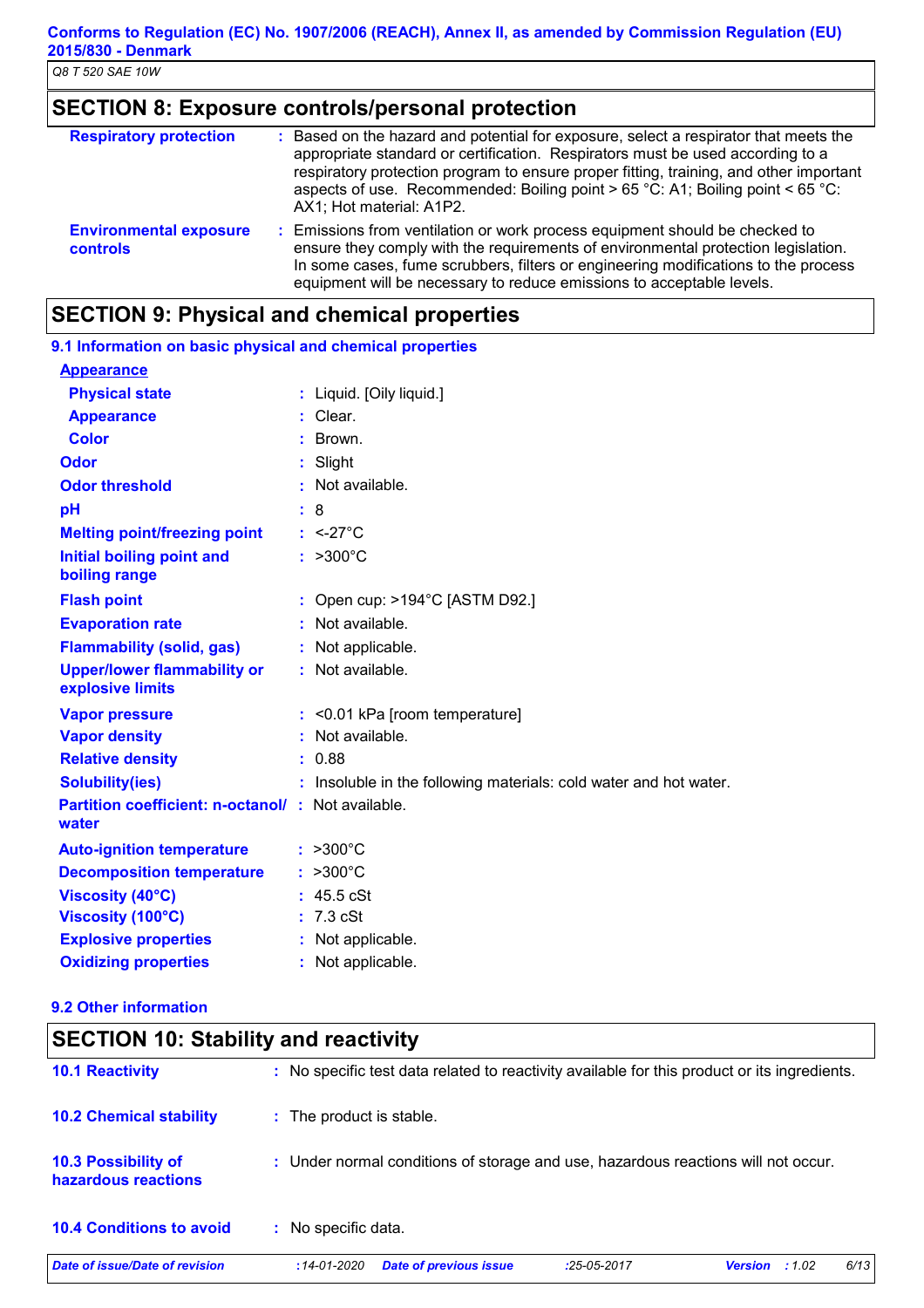#### **Conforms to Regulation (EC) No. 1907/2006 (REACH), Annex II, as amended by Commission Regulation (EU) 2015/830 - Denmark**

*Q8 T 520 SAE 10W*

## **SECTION 10: Stability and reactivity**

|  | <b>10.5 Incompatible materials</b> : Reactive or incompatible with the following materials:<br>Strong oxidizing materials |  |
|--|---------------------------------------------------------------------------------------------------------------------------|--|
|  |                                                                                                                           |  |

#### **10.6 Hazardous decomposition products** Under normal conditions of storage and use, hazardous decomposition products **:** should not be produced.

## **SECTION 11: Toxicological information**

#### **11.1 Information on toxicological effects**

#### **Acute toxicity**

| <b>Product/ingredient name</b>                                            | <b>Result</b>                              | <b>Species</b>           | <b>Dose</b>                | <b>Exposure</b>                  |
|---------------------------------------------------------------------------|--------------------------------------------|--------------------------|----------------------------|----------------------------------|
| $\sqrt{\text{Distillates}}$ (petroleum),<br>hydrotreated light paraffinic | <b>LC50 Inhalation Dusts and</b><br>lmists | l Rat                    | 3900 mg/m <sup>3</sup>     | 4 hours                          |
|                                                                           | LD50 Dermal                                | Rabbit - Male,<br>Female | >5000 mg/kg                |                                  |
|                                                                           | LD50 Oral                                  | Rat - Male,<br>Female    | >5000 mg/kg                |                                  |
| Mineral oil                                                               | LC50 Inhalation Dusts and<br>mists         | Rat - Male,<br>Female    | $5.53$ mg/l                | 4 hours                          |
|                                                                           | LD50 Dermal<br>LD50 Oral                   | Rabbit<br>Rat            | >5000 mg/kg<br>>5000 mg/kg | $\blacksquare$<br>$\blacksquare$ |
| <b>Conclusion/Summary</b>                                                 | : Not available.                           |                          |                            |                                  |

## **Acute toxicity estimates**

Not available.

#### **Irritation/Corrosion**

| <b>Product/ingredient name</b>                                                   | <b>Result</b>                         | <b>Species</b> | <b>Score</b> | <b>Exposure</b> | <b>Observation</b> |
|----------------------------------------------------------------------------------|---------------------------------------|----------------|--------------|-----------------|--------------------|
| $\overline{\mathsf{D}}$ istillates (petroleum),<br>hydrotreated light paraffinic | Skin - Erythema/Eschar                | Rabbit         | 0.17         | 72 hours        | 7 days             |
|                                                                                  | Skin - Edema                          | Rabbit         | 0            | 72 hours        | 7 days             |
|                                                                                  | Eyes - Iris lesion                    | Rabbit         | 0            | 48 hours        | 72 hours           |
|                                                                                  | Eyes - Redness of the<br>conjunctivae | Rabbit         | 0.33         | 48 hours        | 72 hours           |
| Mineral oil                                                                      | Skin - Erythema/Eschar                | Rabbit         | 0.17         | 72 hours        | 7 days             |
|                                                                                  | Skin - Edema                          | Rabbit         | 0            | 72 hours        | 7 days             |
|                                                                                  | Eyes - Iris lesion                    | Rabbit         | $\mathbf{0}$ | 48 hours        | 72 hours           |
|                                                                                  | Eyes - Redness of the<br>conjunctivae | Rabbit         | 0.33         | 48 hours        | 72 hours           |

**Conclusion/Summary :** Not available.

**Sensitization**

| <b>Product/ingredient name</b>                            | <b>Route of</b><br>exposure | <b>Species</b> | <b>Result</b>   |
|-----------------------------------------------------------|-----------------------------|----------------|-----------------|
| Distillates (petroleum),<br>hydrotreated light paraffinic | skin                        | Guinea pig     | Not sensitizing |
| Mineral oil                                               | skin                        | Guinea pig     | Not sensitizing |
|                                                           | <b>ALC 4 1 1 1</b>          |                |                 |

**Conclusion/Summary :** Not available.

#### **Mutagenicity**

| <b>Product/ingredient name</b>                                   | Test                                              | <b>Experiment</b>                                                 | <b>Result</b> |
|------------------------------------------------------------------|---------------------------------------------------|-------------------------------------------------------------------|---------------|
| <b>Distillates (petroleum),</b><br>hydrotreated light paraffinic | 474 Mammalian<br>Erythrocyte<br>Micronucleus Test | Experiment: In vivo<br>Subject: Mammalian-Animal<br>Cell: Somatic | Negative      |
| Mineral oil                                                      | 474 Mammalian<br>Erythrocyte<br>Micronucleus Test | Experiment: In vivo<br>Subject: Mammalian-Animal<br>Cell: Somatic | Negative      |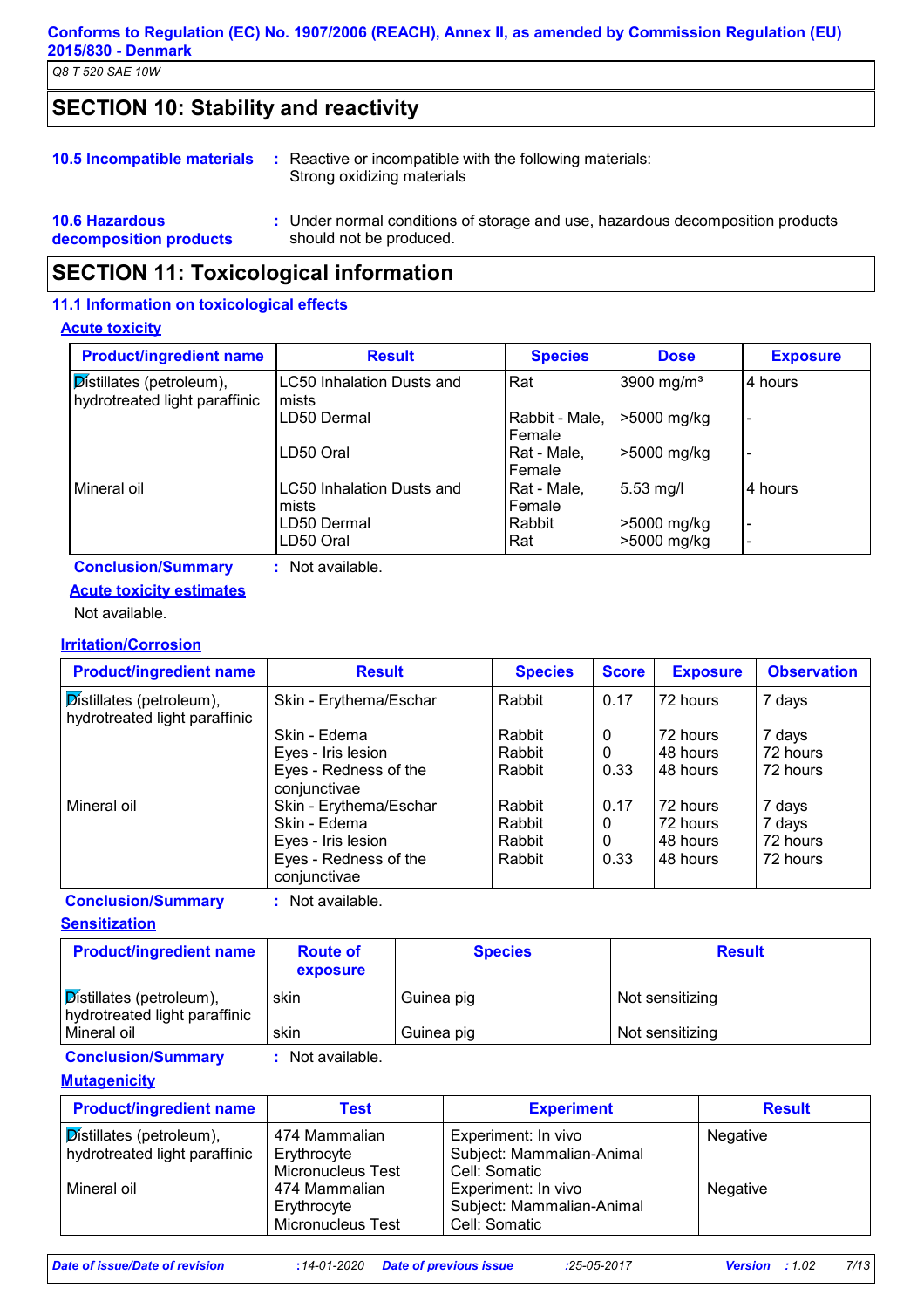## **SECTION 11: Toxicological information**

## **Carcinogenicity**

**Conclusion/Summary :** Not available.

| <b>Product/ingredient name</b>                                            | <b>Result</b>          | <b>Species</b>   | <b>Dose</b> | <b>Exposure</b> |
|---------------------------------------------------------------------------|------------------------|------------------|-------------|-----------------|
| $\sqrt{\text{Distillates}}$ (petroleum),<br>hydrotreated light paraffinic | Negative - Dermal - TC | Mouse - Female I |             | 78 weeks        |
| Mineral oil                                                               | Negative - Dermal - TC | Mouse - Female I |             | 78 weeks        |

**Conclusion/Summary :** Not available.

#### **Reproductive toxicity**

| <b>Product/ingredient name</b>                            | <b>Maternal</b><br>toxicity | <b>Fertility</b> | Development<br>toxin | <b>Species</b>             | <b>Dose</b>                     | <b>Exposure</b> |
|-----------------------------------------------------------|-----------------------------|------------------|----------------------|----------------------------|---------------------------------|-----------------|
| Distillates (petroleum),<br>hydrotreated light paraffinic | <b>Negative</b>             | Negative         | Negative             | Rat - Male, Female   Oral: | 1000 mg/<br>lkg                 |                 |
| l Mineral oil                                             | <b>Negative</b>             | Negative         | Negative             | Rat - Male, Female         | <b>Oral:</b><br>1000 mg/<br>lkg |                 |

**Conclusion/Summary :** Not available.

#### **Teratogenicity**

| <b>Product/ingredient name</b>                            | <b>Result</b>     | <b>Species</b> | <b>Dose</b> | <b>Exposure</b> |
|-----------------------------------------------------------|-------------------|----------------|-------------|-----------------|
| Distillates (petroleum),<br>hydrotreated light paraffinic | Negative - Dermal | Rat            | 2000 mg/kg  | 7 days per week |
| l Mineral oil                                             | Negative - Dermal | Rat            | 2000 mg/kg  | 7 days per week |
| .                                                         |                   |                |             |                 |

**Conclusion/Summary :** Not available.

#### **Specific target organ toxicity (single exposure)**

Not available.

#### **Specific target organ toxicity (repeated exposure)**

Not available.

#### **Aspiration hazard**

| <b>Product/ingredient name</b>                                  | <b>Result</b>                         |
|-----------------------------------------------------------------|---------------------------------------|
| ∫ <b>Distillates (petroleum), hydrotreated light paraffinic</b> | <b>ASPIRATION HAZARD - Category 1</b> |
| l Mineral oil                                                   | <b>ASPIRATION HAZARD - Category 1</b> |

## **Information on the likely**

**routes of exposure**

**:** Not available.

#### **Potential acute health effects Inhalation :** No known significant effects or critical hazards. **Ingestion :** No known significant effects or critical hazards. **Skin contact :** Defatting to the skin. May cause skin dryness and irritation. **Eye contact :** No known significant effects or critical hazards.

|                     | Symptoms related to the physical, chemical and toxicological characteristics       |
|---------------------|------------------------------------------------------------------------------------|
| <b>Eye contact</b>  | : No specific data.                                                                |
| <b>Inhalation</b>   | : No specific data.                                                                |
| <b>Skin contact</b> | : Adverse symptoms may include the following:<br>irritation<br>dryness<br>cracking |
| <b>Ingestion</b>    | : No specific data.                                                                |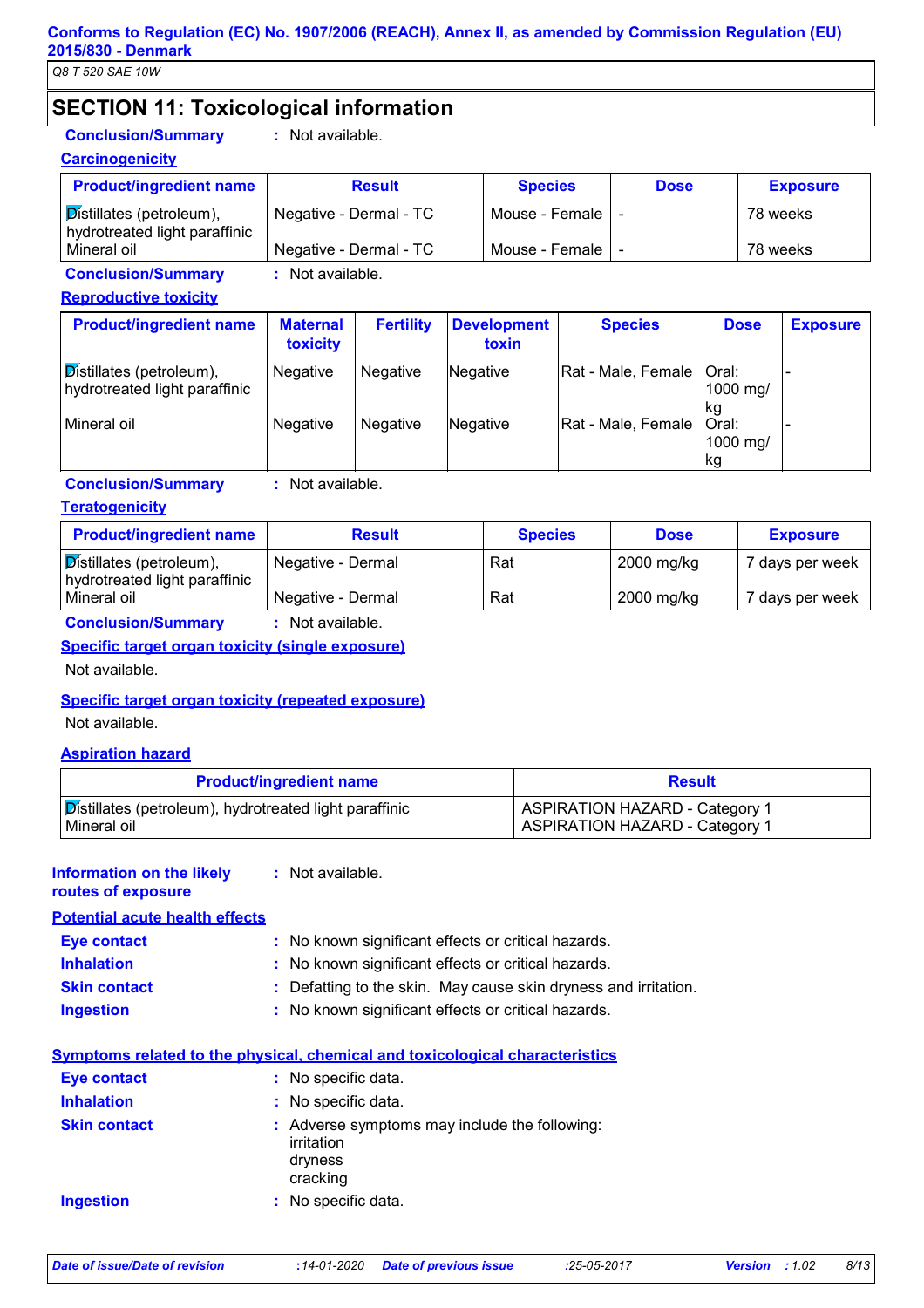## **SECTION 11: Toxicological information**

**Delayed and immediate effects and also chronic effects from short and long term exposure**

| : Not available.   |
|--------------------|
| : Not available.   |
|                    |
| $:$ Not available. |
| : Not available.   |
|                    |

#### **Potential chronic health effects**

| <b>Product/ingredient name</b>        | <b>Result</b>                                                                                              | <b>Species</b> | <b>Dose</b>              | <b>Exposure</b>                  |
|---------------------------------------|------------------------------------------------------------------------------------------------------------|----------------|--------------------------|----------------------------------|
| $\mathcal{D}$ istillates (petroleum), | Sub-chronic NOAEL Oral                                                                                     | Rat - Male,    | ≥2000 mg/kg              | 13 weeks; 5                      |
| hydrotreated light paraffinic         |                                                                                                            | Female         |                          | days per week                    |
|                                       | Sub-acute LOAEL Oral                                                                                       | Rat - Male     | $125 \text{ mg/kg}$      | 13 weeks; 5                      |
|                                       | Sub-acute NOAEL Inhalation                                                                                 | Rat - Male     | $>980$ mg/m <sup>3</sup> | hours per day<br>4 weeks; 5 days |
|                                       | Dusts and mists                                                                                            |                |                          | per week                         |
| Mineral oil                           | Sub-chronic NOAEL Oral                                                                                     | Rat - Male,    | $≥2000$ mg/kg            | 13 weeks; 5                      |
|                                       |                                                                                                            | Female         |                          | days per week                    |
|                                       | Sub-acute LOAEL Oral                                                                                       | Rat - Male     | $125 \text{ mg/kg}$      | 13 weeks; 5                      |
|                                       |                                                                                                            |                |                          | hours per day                    |
|                                       | Sub-acute NOAEL Inhalation                                                                                 | Rat - Male     | $>980$ mg/m <sup>3</sup> | 4 weeks; 5 days                  |
|                                       | Vapor                                                                                                      |                |                          | per week                         |
| <b>Conclusion/Summary</b>             | : Not available.                                                                                           |                |                          |                                  |
| <b>General</b>                        | : Prolonged or repeated contact can defat the skin and lead to irritation, cracking and/<br>or dermatitis. |                |                          |                                  |
| <b>Carcinogenicity</b>                | : No known significant effects or critical hazards.                                                        |                |                          |                                  |
| <b>Mutagenicity</b>                   | : No known significant effects or critical hazards.                                                        |                |                          |                                  |
| <b>Teratogenicity</b>                 | : No known significant effects or critical hazards.                                                        |                |                          |                                  |
| <b>Developmental effects</b>          | : No known significant effects or critical hazards.                                                        |                |                          |                                  |
| <b>Fertility effects</b>              | : No known significant effects or critical hazards.                                                        |                |                          |                                  |

#### **Other information :**

: Not available.

## **SECTION 12: Ecological information**

#### **12.1 Toxicity**

| <b>Product/ingredient name</b> | <b>Result</b>                     | <b>Species</b>             | <b>Exposure</b> |
|--------------------------------|-----------------------------------|----------------------------|-----------------|
| Mineral oil                    | Acute NEL >100 mg/l Fresh water   | Algae                      | 72 hours        |
|                                | Acute NEL >10000 mg/l Fresh water | Daphnia - Daphnia Magma    | 148 hours       |
|                                | Acute NEL ≥100 mg/l Fresh water   | Fish - Pimephales promelas | 196 hours       |
|                                | Chronic NEL 10 mg/l Fresh water   | Daphnia - Daphnia magna    | $ 21$ days      |

**Conclusion/Summary :** Not available.

#### **12.2 Persistence and degradability**

| <b>Conclusion/Summary</b> | : Not available. |
|---------------------------|------------------|
|---------------------------|------------------|

| <b>Product/ingredient name</b>                                            | <b>Aquatic half-life</b> | <b>Photolysis</b> | Biodegradability |
|---------------------------------------------------------------------------|--------------------------|-------------------|------------------|
| $\sqrt{\text{Distillates}}$ (petroleum),<br>hydrotreated light paraffinic |                          |                   | <b>IInherent</b> |
| Mineral oil                                                               |                          |                   | <b>Inherent</b>  |

#### **12.3 Bioaccumulative potential**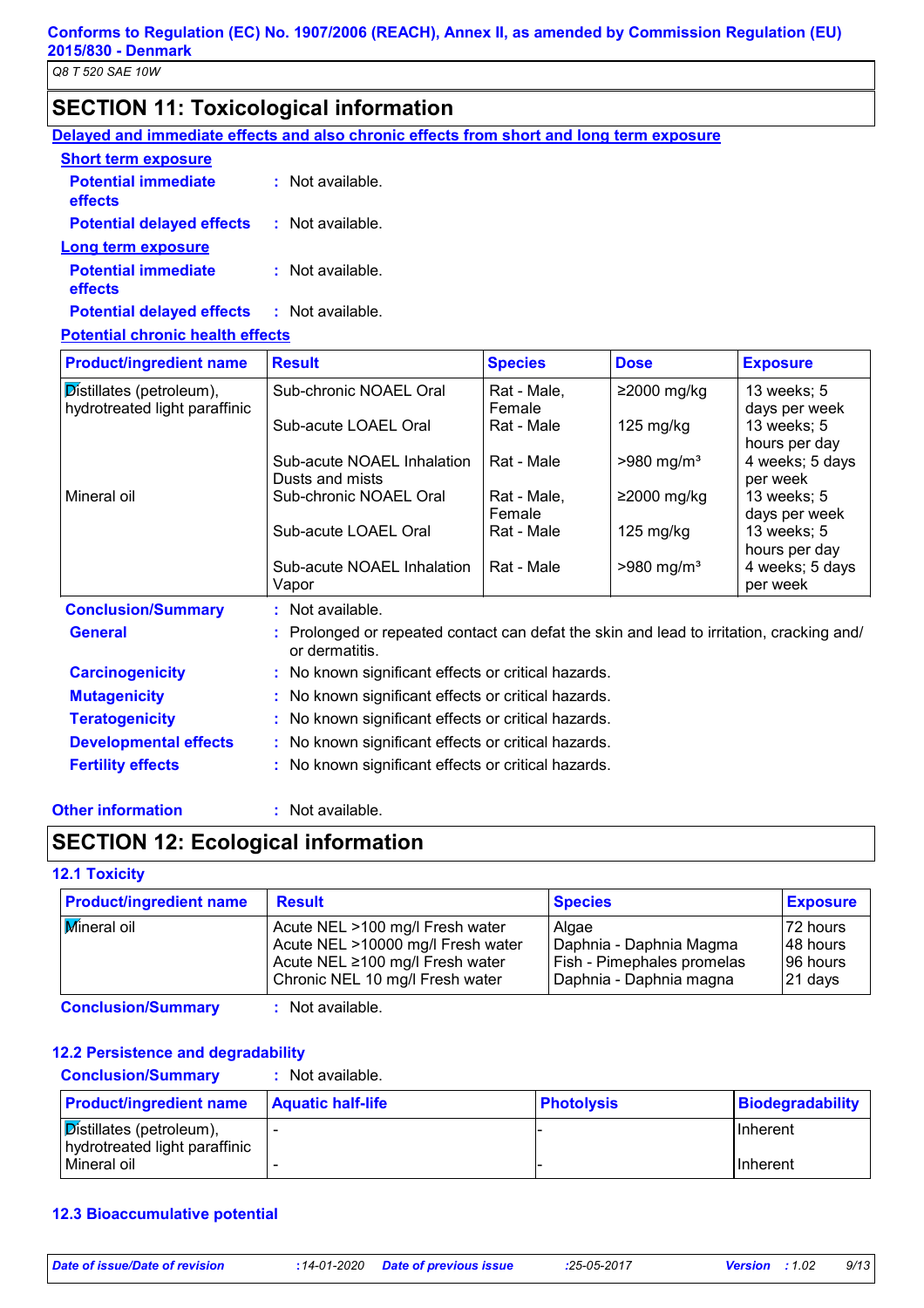| <b>SECTION 12: Ecological information</b> |  |
|-------------------------------------------|--|
|-------------------------------------------|--|

| <b>Product/ingredient name</b>                                          | $\blacksquare$ LogP <sub>ow</sub> | <b>BCF</b> | <b>Potential</b> |
|-------------------------------------------------------------------------|-----------------------------------|------------|------------------|
| $ \mathcal{D}$ istillates (petroleum),<br>hydrotreated light paraffinic |                                   |            | l low            |

#### **12.4 Mobility in soil**

| <b>Soil/water partition</b><br><b>coefficient (Koc)</b> | : Not available. |
|---------------------------------------------------------|------------------|
| <b>Mobility</b>                                         | : Not available. |

| 12.5 Results of PBT and vPvB assessment |                   |  |  |  |
|-----------------------------------------|-------------------|--|--|--|
| <b>PBT</b>                              | : Not applicable. |  |  |  |
| <b>vPvB</b>                             | : Not applicable. |  |  |  |

**12.6 Other adverse effects** : No known significant effects or critical hazards.

## **SECTION 13: Disposal considerations**

The information in this section contains generic advice and guidance. The list of Identified Uses in Section 1 should be consulted for any available use-specific information provided in the Exposure Scenario(s).

#### **13.1 Waste treatment methods**

| <b>Product</b>             |                                                                                                                                                                                                                                                                                                                                                                                                                                                                                                                                                      |
|----------------------------|------------------------------------------------------------------------------------------------------------------------------------------------------------------------------------------------------------------------------------------------------------------------------------------------------------------------------------------------------------------------------------------------------------------------------------------------------------------------------------------------------------------------------------------------------|
| <b>Methods of disposal</b> | : The generation of waste should be avoided or minimized wherever possible.<br>Disposal of this product, solutions and any by-products should at all times comply<br>with the requirements of environmental protection and waste disposal legislation<br>and any regional local authority requirements. Dispose of surplus and non-<br>recyclable products via a licensed waste disposal contractor. Waste should not be<br>disposed of untreated to the sewer unless fully compliant with the requirements of<br>all authorities with jurisdiction. |
| <b>Hazardous waste</b>     | Yes.                                                                                                                                                                                                                                                                                                                                                                                                                                                                                                                                                 |

**European waste catalogue (EWC)**

| <b>Waste code</b>          | <b>Waste designation</b>                                                                                                                                                                                                                    |  |
|----------------------------|---------------------------------------------------------------------------------------------------------------------------------------------------------------------------------------------------------------------------------------------|--|
| 13 02 05*                  | mineral-based non-chlorinated engine, gear and lubricating oils                                                                                                                                                                             |  |
| <b>Packaging</b>           |                                                                                                                                                                                                                                             |  |
| <b>Methods of disposal</b> | : The generation of waste should be avoided or minimized wherever possible. Waste<br>packaging should be recycled. Incineration or landfill should only be considered<br>when recycling is not feasible.                                    |  |
| <b>Special precautions</b> | : This material and its container must be disposed of in a safe way. Empty containers<br>or liners may retain some product residues. Avoid dispersal of spilled material and<br>runoff and contact with soil, waterways, drains and sewers. |  |

## **SECTION 14: Transport information**

|                                           | <b>ADR/RID</b>           | <b>ADN</b>                    | <b>IMDG</b>    | <b>IATA</b>                      |
|-------------------------------------------|--------------------------|-------------------------------|----------------|----------------------------------|
| 14.1 UN number                            | Not regulated.           | Not regulated.                | Not regulated. | Not regulated.                   |
| 14.2 UN proper<br>shipping name           | $\overline{\phantom{0}}$ |                               |                |                                  |
| <b>14.3 Transport</b><br>hazard class(es) | ٠                        |                               |                |                                  |
|                                           |                          |                               |                |                                  |
| Date of issue/Date of revision            | $:14 - 01 - 2020$        | <b>Date of previous issue</b> | $:25-05-2017$  | 10/13<br><b>Version</b><br>:1.02 |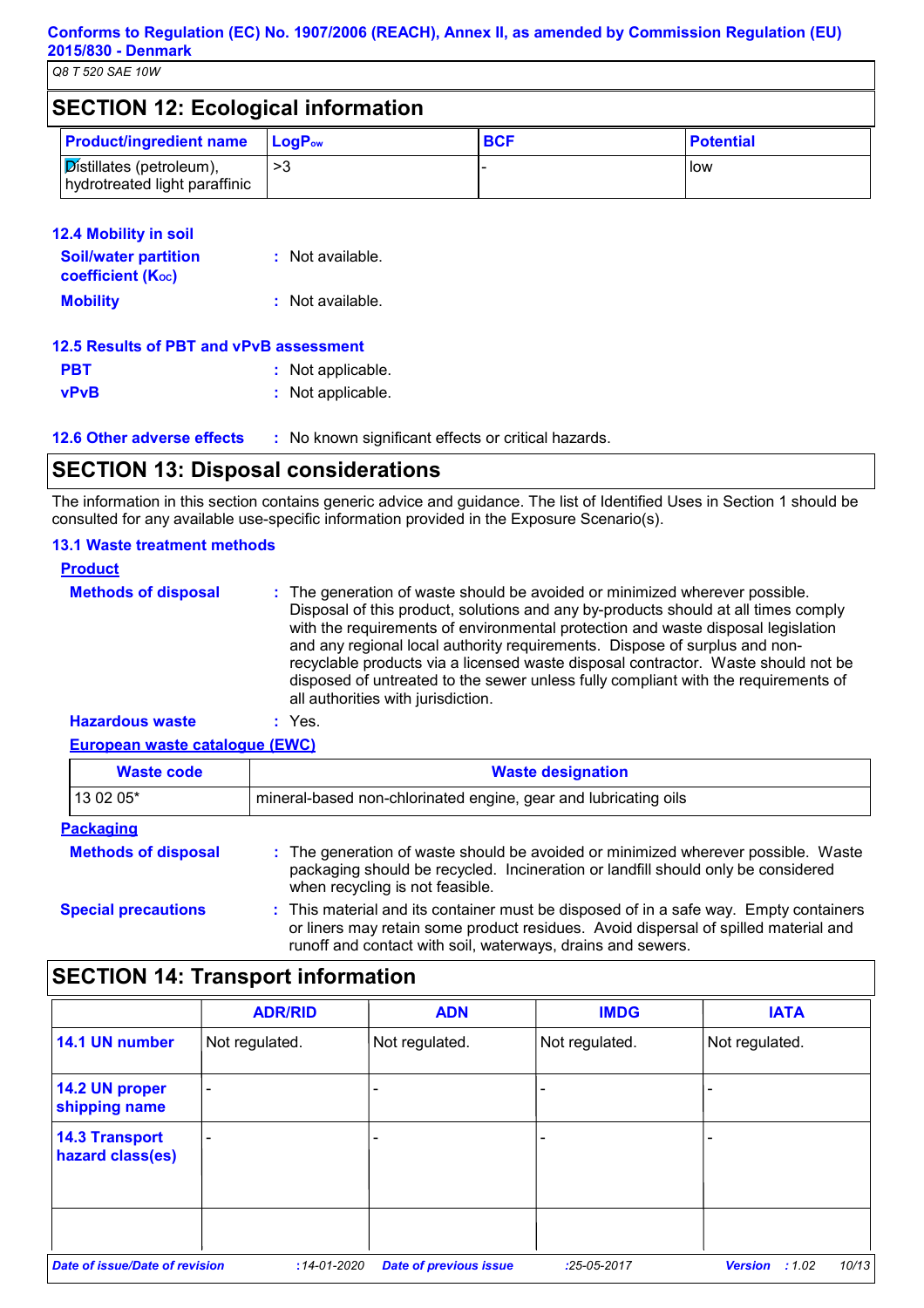| <b>SECTION 14: Transport information</b> |       |     |     |     |  |
|------------------------------------------|-------|-----|-----|-----|--|
| 14.4 Packing<br>group                    |       |     |     |     |  |
| 14.5<br>Environmental<br>hazards         | l No. | No. | No. | No. |  |

# **user**

**14.6 Special precautions for : Transport within user's premises:** always transport in closed containers that are upright and secure. Ensure that persons transporting the product know what to do in the event of an accident or spillage.

#### **14.7 Transport in bulk according to Annex II of MARPOL and the IBC Code :** Not available.

## **SECTION 15: Regulatory information**

**15.1 Safety, health and environmental regulations/legislation specific for the substance or mixture EU Regulation (EC) No. 1907/2006 (REACH)**

**Annex XIV - List of substances subject to authorization**

#### **Annex XIV**

None of the components are listed.

**Substances of very high concern**

None of the components are listed.

**Annex XVII - Restrictions :** Not applicable.

## **on the manufacture,**

**placing on the market and use of certain dangerous substances,**

**mixtures and articles**

#### **Other EU regulations**

**Ozone depleting substances (1005/2009/EU)**

Not listed.

**Prior Informed Consent (PIC) (649/2012/EU)**

Not listed.

#### **Seveso Directive**

This product is not controlled under the Seveso Directive.

| <b>National regulations</b>           |                                                                                                                                                                                                                                                                                                                                                                                                                               |
|---------------------------------------|-------------------------------------------------------------------------------------------------------------------------------------------------------------------------------------------------------------------------------------------------------------------------------------------------------------------------------------------------------------------------------------------------------------------------------|
| <b>Product registration</b><br>number | $\therefore$ PR-nr: 1954210                                                                                                                                                                                                                                                                                                                                                                                                   |
| <b>MAL-code</b>                       | $: 00-3$                                                                                                                                                                                                                                                                                                                                                                                                                      |
| <b>Protection based on MAL</b>        | : According to the regulations on work involving coded products, the following<br>stipulations apply to the use of personal protective equipment:                                                                                                                                                                                                                                                                             |
|                                       | <b>General:</b> Gloves must be worn for all work that may result in soiling. Apron/<br>coveralls/protective clothing must be worn when soiling is so great that regular work<br>clothes do not adequately protect skin against contact with the product. A face<br>shield must be worn in work involving spattering if a full mask is not required. In this<br>case, other recommended use of eye protection is not required. |

In all spraying operations in which there is return spray, the following must be worn: respiratory protection and arm protectors/apron/coveralls/protective clothing as appropriate or as instructed.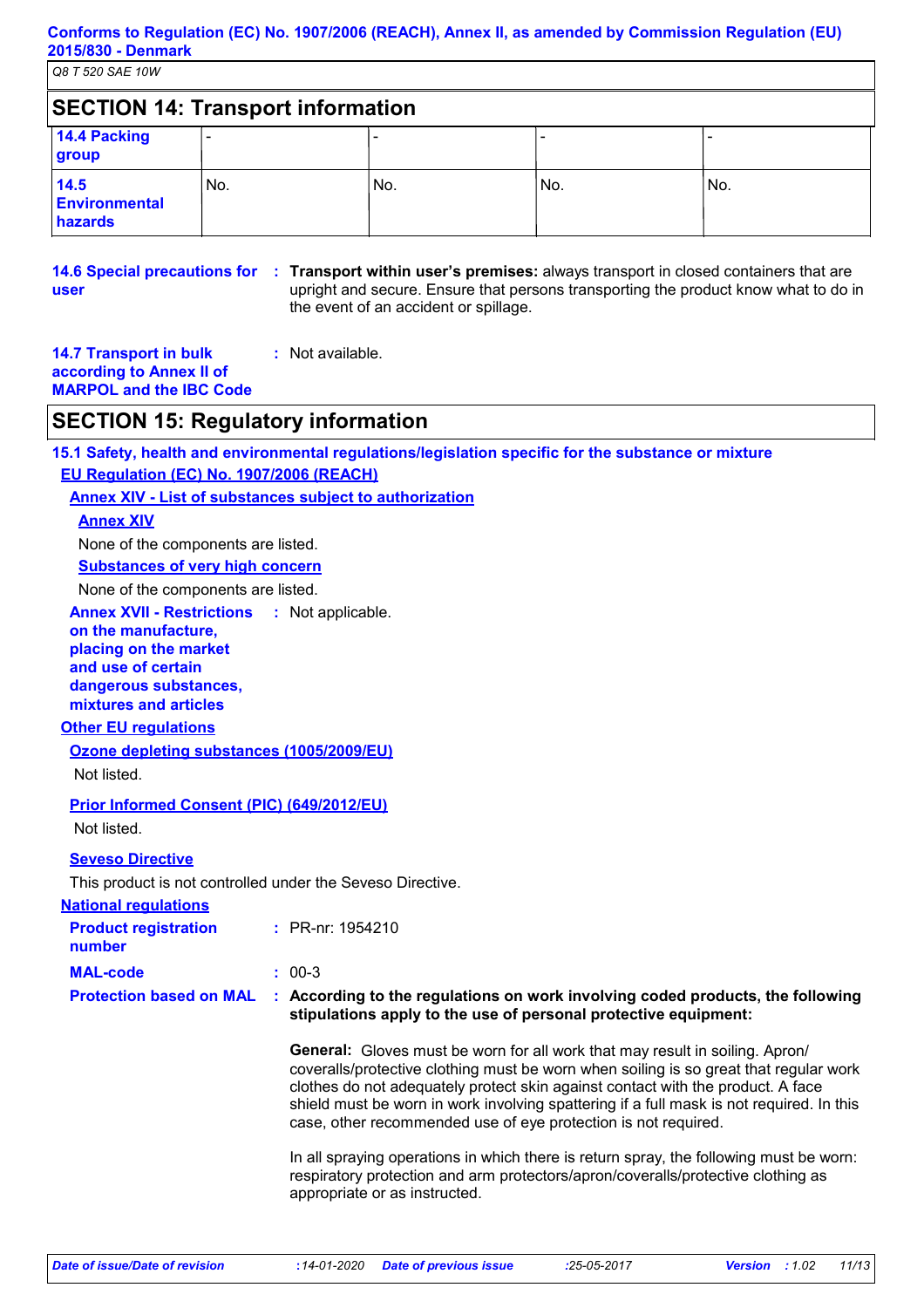# **SECTION 15: Regulatory information**

|                                        | MAL-code: 00-3<br>Application: During downtimes, cleaning and repair of closed facilities, spray<br>booths or cabins, if there is a risk of contact with wet paint or organic solvents.<br>When using scraper or knife, brush, roller, etc. for pre- and post-treatments in<br>cabins or booths of the existing* facility type, if the operator is inside the spray zone. |
|----------------------------------------|---------------------------------------------------------------------------------------------------------------------------------------------------------------------------------------------------------------------------------------------------------------------------------------------------------------------------------------------------------------------------|
|                                        | - Coveralls must be worn.                                                                                                                                                                                                                                                                                                                                                 |
|                                        | When spraying in existing* spray booths, if the operator is outside the spray zone.                                                                                                                                                                                                                                                                                       |
|                                        | - Arm protectors and apron must be worn.                                                                                                                                                                                                                                                                                                                                  |
|                                        | During all spraying where atomization occurs in cabins or spray booths where the<br>operator is inside the spray zone and during spraying outside a closed facility, cabin<br>or booth.                                                                                                                                                                                   |
|                                        | - Air-supplied full mask, coveralls and hood must be worn.                                                                                                                                                                                                                                                                                                                |
|                                        | <b>Drying:</b> Items for drying/drying ovens that are temporarily placed on such things as<br>rack trolleys, etc. must be equipped with a mechanical exhaust system to prevent<br>fumes from wet items from passing through workers' inhalation zone.                                                                                                                     |
|                                        | <b>Polishing:</b> When polishing treated surfaces, a mask with dust filter must be worn.<br>When machine grinding, eye protection must be worn. Work gloves must always be<br>worn.                                                                                                                                                                                       |
|                                        | <b>Caution</b> The regulations contain other stipulations in addition to the above.                                                                                                                                                                                                                                                                                       |
|                                        | *See Regulations.                                                                                                                                                                                                                                                                                                                                                         |
| <b>Hazard class for water</b><br>(WGK) | $\overline{\mathscr{V}}$                                                                                                                                                                                                                                                                                                                                                  |
| <b>VOC content</b>                     | : Exempt.                                                                                                                                                                                                                                                                                                                                                                 |
| <b>International regulations</b>       |                                                                                                                                                                                                                                                                                                                                                                           |
| Not listed.                            | <b>Chemical Weapon Convention List Schedules I, II &amp; III Chemicals</b>                                                                                                                                                                                                                                                                                                |
| <b>Montreal Protocol</b>               |                                                                                                                                                                                                                                                                                                                                                                           |
| Not listed.                            |                                                                                                                                                                                                                                                                                                                                                                           |
|                                        | <b>Stockholm Convention on Persistent Organic Pollutants</b>                                                                                                                                                                                                                                                                                                              |
| Not listed.                            |                                                                                                                                                                                                                                                                                                                                                                           |
| Not listed.                            | <b>Rotterdam Convention on Prior Informed Consent (PIC)</b>                                                                                                                                                                                                                                                                                                               |
|                                        |                                                                                                                                                                                                                                                                                                                                                                           |
| Not listed.                            | <b>UNECE Aarhus Protocol on POPs and Heavy Metals</b>                                                                                                                                                                                                                                                                                                                     |
| <b>Inventory list</b>                  |                                                                                                                                                                                                                                                                                                                                                                           |
| <b>Australia</b>                       | : Not determined.                                                                                                                                                                                                                                                                                                                                                         |
| <b>Canada</b>                          | All components are listed or exempted.                                                                                                                                                                                                                                                                                                                                    |
| <b>China</b>                           | Not determined.                                                                                                                                                                                                                                                                                                                                                           |
| <b>Europe</b>                          | All components are listed or exempted.                                                                                                                                                                                                                                                                                                                                    |
| <b>Japan</b>                           | Japan inventory (ENCS): Not determined.<br>Japan inventory (ISHL): Not determined.                                                                                                                                                                                                                                                                                        |
| <b>Malaysia</b>                        | <b>Not determined</b>                                                                                                                                                                                                                                                                                                                                                     |
| <b>New Zealand</b>                     | All components are listed or exempted.                                                                                                                                                                                                                                                                                                                                    |
|                                        |                                                                                                                                                                                                                                                                                                                                                                           |
| <b>Date of issue/Date of revision</b>  | <b>Date of previous issue</b><br>$:14 - 01 - 2020$<br>$:25-05-2017$<br>Version : 1.02<br>12/13                                                                                                                                                                                                                                                                            |